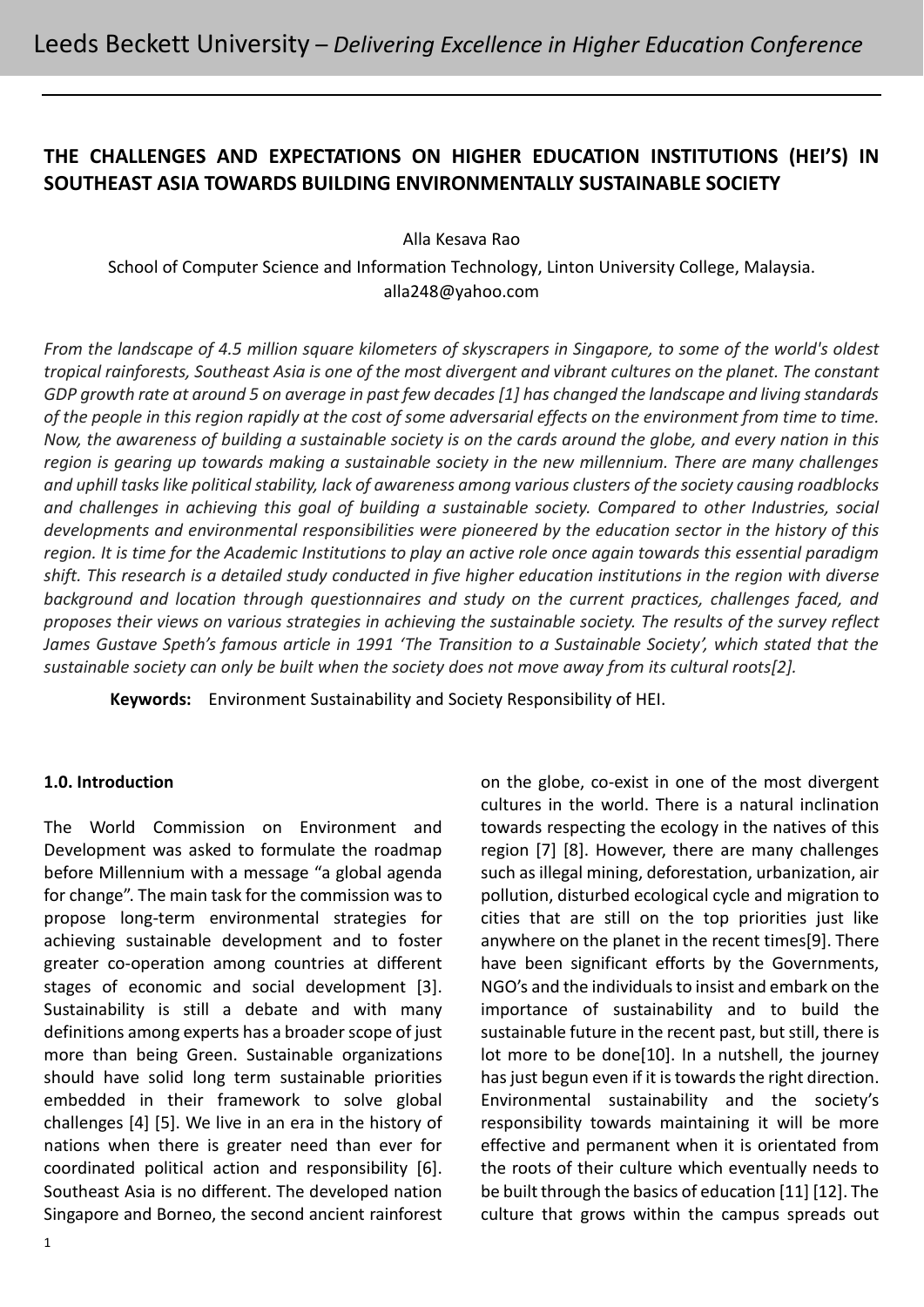and remains intact for the next generations when it is dealt well [13]. So, the aim of this research is to find out the current practices and understandings and the changes that are required and can be brought in together during short and long term periods. If the sustainability challenges are met by inculcating the indigenous habits to the forefront, it is envisaged that the change is more natural and permanent [14].

Sustainable development is the development that meets the needs of the present without compromising the ability of future generations to meet their own needs [15] [23]. The concept of sustainability deals with a tremendous challenge for education due to its vast definition addressing how humans can live on the planet in a manner by protecting cultural and biological diversity, recognizing and ecological limits, and learning all the systems that are interrelated. To achieve this, the educational institutions need to rethink their strategies, re-structure their courses, adopt innovative teaching and learning methods, setting research priorities, and integrating community and campus operations [16] [17] [18]. With this, students and the stakeholders will be evolved as more adept decision makers to face the challenges of increasingly complex, dynamic, and uncertain future that we all are facing. Sustainability needs to be achieved by addressing issues related to social justice in the society. An academic institution committed to sustainability needs to understand the roots of those injustices and should be able to integrate with the proposals with a deep understanding of the roots of environmental degradation and modeling environmentally sustainable practices [19]. Education for sustainable development is not a destination and is a journey, a dynamic concept that puts stakeholders' awareness, education and training to create or enhance an understanding of the issues of sustainable development and to develop the knowledge, skills, perspectives and values which will empower people of all ages to assume responsibility for creating and enjoying a sustainable future [20] [21].

Modern day Higher Education Institutions (HEI's) are densely populated communities with students, academic and supporting staff and researchers residing in and around campus in a close knit area. The challenges that are faced by modern HEIs are the same as modern society, and any positive impact exerted here is easy to be replicated into the society in a natural way.

This research conducts a survey from different members of the educational institutions to understand the awareness of sustainability and their commitment towards establishing this objective, summarizes their feedback, and suggests few of the methods that are worth considering for building the sustainable society. The future research is open for other dimensions and parameters to ensure that these changes are permanent and being maintained. The remaining part of the paper is organized as follows. In section 2, the methodology and survey process are explained. In section 3, the results of comparisons are discussed along with the summary graphs and visuals. Finally, our work of this paper is summarized in the last section along with the scope for the future research.

#### **2.0. Methodology**

#### **2.1. Setting the back ground:**

Various academic institutions in the region have been selected to understand their inclination towards sustainability. These institutions are from different countries and different geographic locations to reflect developed and developing societies. The first operation is to find the awareness in the community towards sustainability and record their views, studying their suggestions for improvement.

#### **2.2. Survey Objectives:**

The Sustainability Awareness Assessment in Campus (SAAC) for higher education Institutions in Southeast Asia is aimed at understanding the awareness of sustainability in the community, identifying the participants extent of involvement, suggesting for improvement, and posting the results for the practical implementation wherever they are relevant eventually to assist in assessing the extent to which the community is sustainable in its input, process and output aspects of teaching to the employability and beyond. "Sustainability" is always a journey and not a destination which is and to remain as the responsibility of present generation for future generations [22]. It is interesting to see how this message is conveyed to everyone in the HEIs as per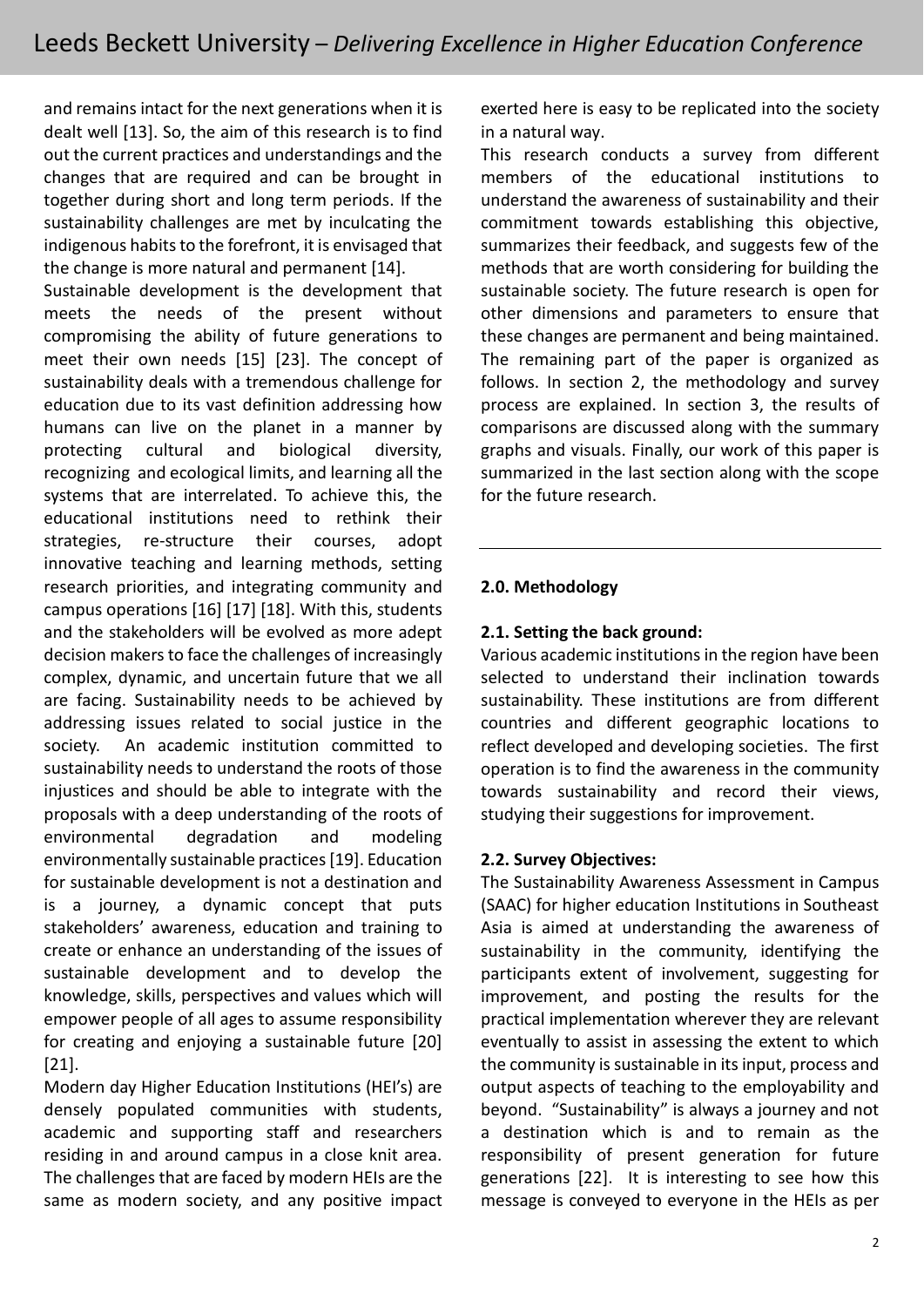their operation, location, environment and limitations.

## **2.3. Stakeholders:**

The survey of the study involved the following stakeholders in the HEIs.

- 1. Academic (Teaching) staff.
- 2. Support Staff.
- 3. Students.
- 4. Suppliers/External liaison with the community
- 5. Graduates.
- 6. Employers.
- 7. Regulatory Authorities.

All the above stakeholders have participated and expressed their opinions on input, process and output in the past, present and future in relation to their area of involvement. For example employers are advised to map output in terms of quality of the graduates.

The Questionnaire contains various questions with the marks distributed as:  $0 \cdot (don't know) 1 \cdot (no$ comment) 2 (to some extent) 3 (fairly aware of) 4 (excellent knowledge)

#### **2.4. Participants:**

There are 5 Institutions participated in the Survey from 5 different countries of ASEAN: Malaysia, Indonesia, Brunei, Thailand and Singapore.

The following Institutions participated in the Survey  $HFI 1:$ 

Infomars Training and Technology Solutions Sdn.

Bhd.Unit 22, 1st Floor, Jaya Setia Square,

Jalan Berakas BB2713,Brunei Darussalam. HEI 2:

Polytechnic Engineering Indorama,Kembangkuning, Jatiluhur, Purwakarta Regency, West Java, Indonesia.

HFI $3:$ 

Linton University College,BUT Legenda,Batu 12,Jalan UTL,Persiaran UTL,Mantin,Negeri Sembilan,

Malaysia.

HEI 4:

Dimensions International College,58, Lowland Road (Kovan MRT) Singapore 547453.

HEI 5:

Sahakomprachanukool School,Amphoe Pathiu,Chumphon,Thailand

**2.5. Process:**

All the participants were distributed the Questionnaire. The samples were selected to ensure that represent the diversity of class, race, gender and geographic area.

The input describes the idea of community's understanding on the input processes such as curriculum, student recruitment and participation. This Process deals with the learning and teaching methods and interactions among the communities within and outside the campus. Whereas the output portrays the results of the processed input, the suggestions speak about the improvements that are required. The key factors in the 4th table below speak about the sustainability's success which is based on the natural indigenous culture that could help to build the sustainable society in a natural way.

Each category has 5 Questions. All marks obtained in total are calculated against the number of participants for the percentage for the respective criterion.

#### **3.0. Results & Discussions:**

From the 5 different institutions in different countries, it is evident that, there is a lot to be done in terms of sustainability in the current input, process and output systems.

#### Input anageme Curriculum iustainability of the Lecturers are Research is a cover: متعينعته aware of **Average** sustainability part of inclined supportive sustainability learning toward: concepts tainabili HEI<sub>1</sub> 93 57.8 31 82 31 52  $42.8$ HEI 2 37 61 39  $36$ 41 HEI<sub>3</sub> 42 74 42 41 91 58 HEI 4 52  $\overline{71}$ 61  $62$ 68.4 96 HFL5 33 66  $46$  $\overline{4}$ 54 48.8 43.8  $47.2$  $70.8$ Average 39 75



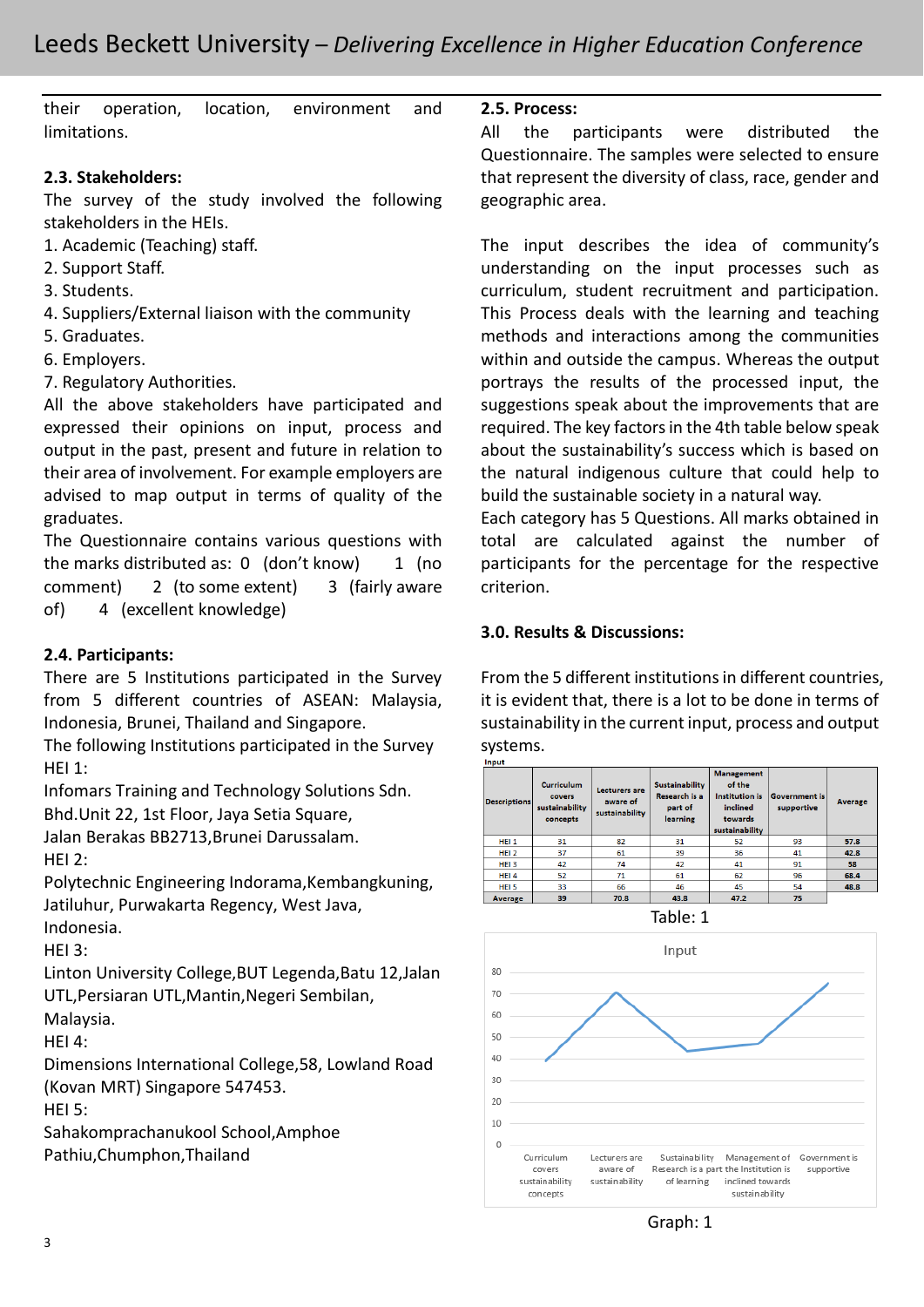From the table 1 the participants believe that the input is still far away from good where the curriculum is not close to the requirements of building sustainable future. The averages from HEI1 and HEI2 are below 50 and the remaining also just above 50 which is not encouraging. The graph 1 depicts the same.

| <b>Process</b>      |                      |                       |               |                    |                    |                |
|---------------------|----------------------|-----------------------|---------------|--------------------|--------------------|----------------|
|                     | Pro.                 | <b>Teaching and</b>   | Encouragement | <b>Recognition</b> | <b>Parents are</b> |                |
|                     | sustainabile         | <b>Learning</b>       | for           | for the            | involved in the    |                |
| <b>Descriptions</b> | <b>Curriculum is</b> | <b>Resources and</b>  | sustainablity | <b>Sustainable</b> | pro                | <b>Average</b> |
|                     | adhered at           | <b>Facilities are</b> | by the        | efforts are        | sustainable        |                |
|                     | <b>Campus</b>        | pro                   | superiors     | built-in with      | efforts            |                |
| HEI <sub>1</sub>    | 61                   | 52                    | 46            | 39                 | 45                 | 48.6           |
| HEI <sub>2</sub>    | 57                   | 44                    | 39            | 24                 | 39                 | 40.6           |
| HEI <sub>3</sub>    | 43                   | 52                    | 53            | 37                 | 44                 | 45.8           |
| HEI 4               | 71                   | 61                    | 67            | 62                 | 51                 | 62.4           |
| HEI <sub>5</sub>    | 52                   | 34                    | 42            | 38                 | 34                 | 40             |
| <b>Average</b>      | 56.8                 | 48.6                  | 49.4          | 40                 | 42.6               |                |



Graph: 2

From the table 2, every participant institution other than HEI4, believes that the processes need to be enhanced. The participant's confidence scores are below 50 for the entire criteria when compared to any other category. Process is the key for success. Good intentions and beginnings will only be realized with appropriate support systems, which in this case are to be improved a lot.

| Output              |                                                                          |                                                                                                           |                                                         |                                                                                                                      |                                                                                    |                |  |
|---------------------|--------------------------------------------------------------------------|-----------------------------------------------------------------------------------------------------------|---------------------------------------------------------|----------------------------------------------------------------------------------------------------------------------|------------------------------------------------------------------------------------|----------------|--|
| <b>Descriptions</b> | Learning<br>outcomes of<br>concepts in<br>the curriculum<br>is achieved. | My Confidence<br>level of<br>the sustainable continuing pro<br>sustainable<br>efforts after<br>graduation | <b>Research</b><br>outcome has<br>significant<br>effect | <b>Employers are</b><br>aware and<br>agree that<br>sustainability<br>is a key factor<br>for successful<br>employment | <b>External Stake</b><br>holders<br>(Government<br>& NGO)<br>support is<br>evident | <b>Average</b> |  |
| HEI <sub>1</sub>    | 46                                                                       | 48                                                                                                        | 56                                                      | 58                                                                                                                   | 91                                                                                 | 59.8           |  |
| HEI <sub>2</sub>    | 58                                                                       | 63                                                                                                        | 72                                                      | 85                                                                                                                   | 52                                                                                 | 66             |  |
| $HEI$ <sub>3</sub>  | 64                                                                       | 72                                                                                                        | 81                                                      | 82                                                                                                                   | 81                                                                                 | 76             |  |
| HEI 4               | 78                                                                       | 86                                                                                                        | 89                                                      | 91                                                                                                                   | 94                                                                                 | 87.6           |  |
| HFI <sub>5</sub>    | 61                                                                       | 72                                                                                                        | 59                                                      | 67                                                                                                                   | 58                                                                                 | 63.4           |  |
| Average             | 61.4                                                                     | 68.2                                                                                                      | 71.4                                                    | 76.6                                                                                                                 | 75.2                                                                               |                |  |

Table:3



Graph: 3

From the table 3, the data is more supportive, which could be due to the support from the individuals and the support of the employers for the young graduates. This is a very positive movement whereas the success of building a sustainable society is entirely in the hands of the young generation of graduates and employers.

| <b>Descriptions</b> | Cultural values<br>to protect<br>environment<br>are built in in<br>our daily life | <b>Understanding</b><br>on the reason<br>for cultural<br>practices on<br>some rituals<br>that are pro<br>sustainable | Learning to be<br>more<br>integrated in<br>our daily life<br>towards pro<br>sustainbale | My family/<br>culture<br>included pro<br>sustainable<br>elements in<br>most of our<br>daily life<br><b>activities</b> | I like to have<br>more of my<br>traditional<br>involvement<br>towards pro<br>sustainable | <b>Average</b> |
|---------------------|-----------------------------------------------------------------------------------|----------------------------------------------------------------------------------------------------------------------|-----------------------------------------------------------------------------------------|-----------------------------------------------------------------------------------------------------------------------|------------------------------------------------------------------------------------------|----------------|
| HEI <sub>1</sub>    | 91                                                                                | 92                                                                                                                   | 87                                                                                      | 93                                                                                                                    | 91                                                                                       | 90.8           |
| HEI <sub>2</sub>    | 84                                                                                | 86                                                                                                                   | 90                                                                                      | 89                                                                                                                    | 88                                                                                       | 87.4           |
| HEI <sub>3</sub>    | 93                                                                                | 84                                                                                                                   | 82                                                                                      | 94                                                                                                                    | 92                                                                                       | 89             |
| HEI4                | 68                                                                                | 64                                                                                                                   | 59                                                                                      | 65                                                                                                                    | 68                                                                                       | 64.8           |
| HEI <sub>5</sub>    | 84                                                                                | 88                                                                                                                   | 89                                                                                      | 94                                                                                                                    | 92                                                                                       | 89.4           |
| <b>Average</b>      | 84                                                                                | 82.8                                                                                                                 | 81.4                                                                                    | 87                                                                                                                    | 86.2                                                                                     |                |

Table:4



#### Graph: 4

The key hypothesis for this research has been proved to be in line, according to the table 4 data. The response is more or less the same from various different HEIs irrespective of their differences. ASEAN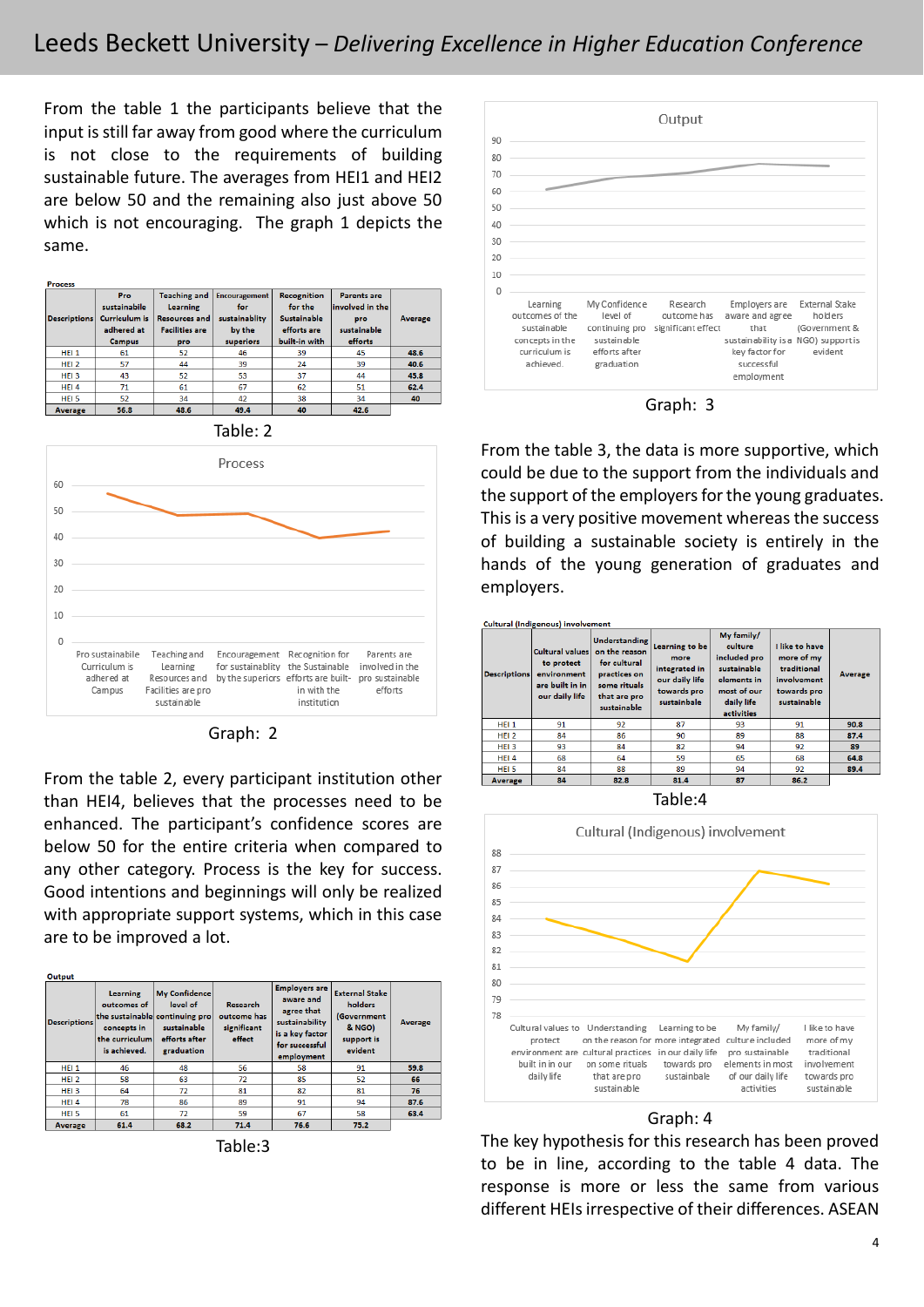countries believe that there is a lot of their indigenous attachment within themselves that is coming out from their cultural values and beliefs for the support of environment. Any systems and trainings that might bring them back to those beliefs and attachments will make the sustainable society possible with long term impact.

| <b>Descriptions</b> | <b>Additional</b><br>training<br>required for<br>Staff and<br><b>Students</b> | <b>More</b><br>restricted<br><b>Government</b><br>or Regulatory<br>involvement | Redesign<br><b>Curriculum to</b><br>cater for<br>responsibility<br>on.<br><b>Sustainability</b> | <b>Special</b><br>incentives for<br>the Students<br>for Pro<br><b>Sustainable</b><br>initiatives. | <b>Encourage</b><br>indigenous<br>values to be<br>incorporated<br>to curriculum | <b>Average</b> |
|---------------------|-------------------------------------------------------------------------------|--------------------------------------------------------------------------------|-------------------------------------------------------------------------------------------------|---------------------------------------------------------------------------------------------------|---------------------------------------------------------------------------------|----------------|
| HEI <sub>1</sub>    | 92                                                                            | 63                                                                             | 69                                                                                              | 91                                                                                                | 92                                                                              | 81.4           |
| HEI <sub>2</sub>    | 94                                                                            | 95                                                                             | 91                                                                                              | 82                                                                                                | 91                                                                              | 90.6           |
| HEI <sub>3</sub>    | 91                                                                            | 92                                                                             | 93                                                                                              | 86                                                                                                | 93                                                                              | 91             |
| HEI4                | 65                                                                            | 54                                                                             | 61                                                                                              | 54                                                                                                | 67                                                                              | 60.2           |
| HEI <sub>5</sub>    | 95                                                                            | 94                                                                             | 93                                                                                              | 94                                                                                                | 93                                                                              | 93.8           |
| Average             | 87.4                                                                          | 79.6                                                                           | 81.4                                                                                            | 81.4                                                                                              | 87.2                                                                            |                |





Graph: 5

The table 5 shows the participant's shared their views and ideas of building a sustainable society. In this category too, it is interesting to see that they rated high for the point stating that their culture could help them to build the sustainable society in a more fruitful and natural way.

| <b>HEI</b>       | Input (Avg) | Process (Avg) | Output (Avg) | Cultural<br>(Indigenous)<br>involvement<br>(Avg) | <b>Requirements</b><br>suggested<br>(Avg) |
|------------------|-------------|---------------|--------------|--------------------------------------------------|-------------------------------------------|
| HEI <sub>1</sub> | 57.8        | 48.6          | 59.8         | 90.8                                             | 81.4                                      |
| HEI <sub>2</sub> | 42.8        | 40.6          | 66           | 87.4                                             | 90.6                                      |
| HEI <sub>3</sub> | 58          | 45.8          | 76           | 89                                               | 91                                        |
| HEI <sub>4</sub> | 68.4        | 62.4          | 87.6         | 64.8                                             | 60.2                                      |
| HEI <sub>5</sub> | 48.8        | 40            | 63.4         | 89.4                                             | 93.8                                      |

Table: 6



Graph: 6

The averages for each of the processes are around 50- 60. What is interesting here is, all the stake holders believe that either there is a lot of things to be implemented or they believe that the sustainability is inherent in their indigenous beliefs and culture which means they are contributing unknowingly towards what is essential for maintaining the sustainability. That is the hypothesis for this research. The activities to retain the sustainability are designed to cater these indigenous cultural efforts for building a sustainable society in a more fruitful, permanent and natural way.

#### **4.0. Conclusion & Future Research:**

The communities, particularly in the Southeast Asian countries, have many indigenous cultural practices that are inherently tuned towards integrating themselves with the environment and nature. The challenges here are very similar to that anywhere else around the world. If the Government Agencies, NGOs and the academic and scientific communities in ASEAN region ensure that those beliefs and practices are maintained by supporting them with the indigenous value systems, the current generation will be more committed towards their responsibility of achieving a sustainable society for the benefit of future generations. Commitment, training and persistence over time are essentially required for the current society. Southeast Asia is mini replica of the diversified world around us today. If the strategy works here, the strategy shall work anywhere and everywhere in the world. The future research is open for others to include those values and beliefs into individual learning in various cultures and the learning systems that are suitable to that particular society.